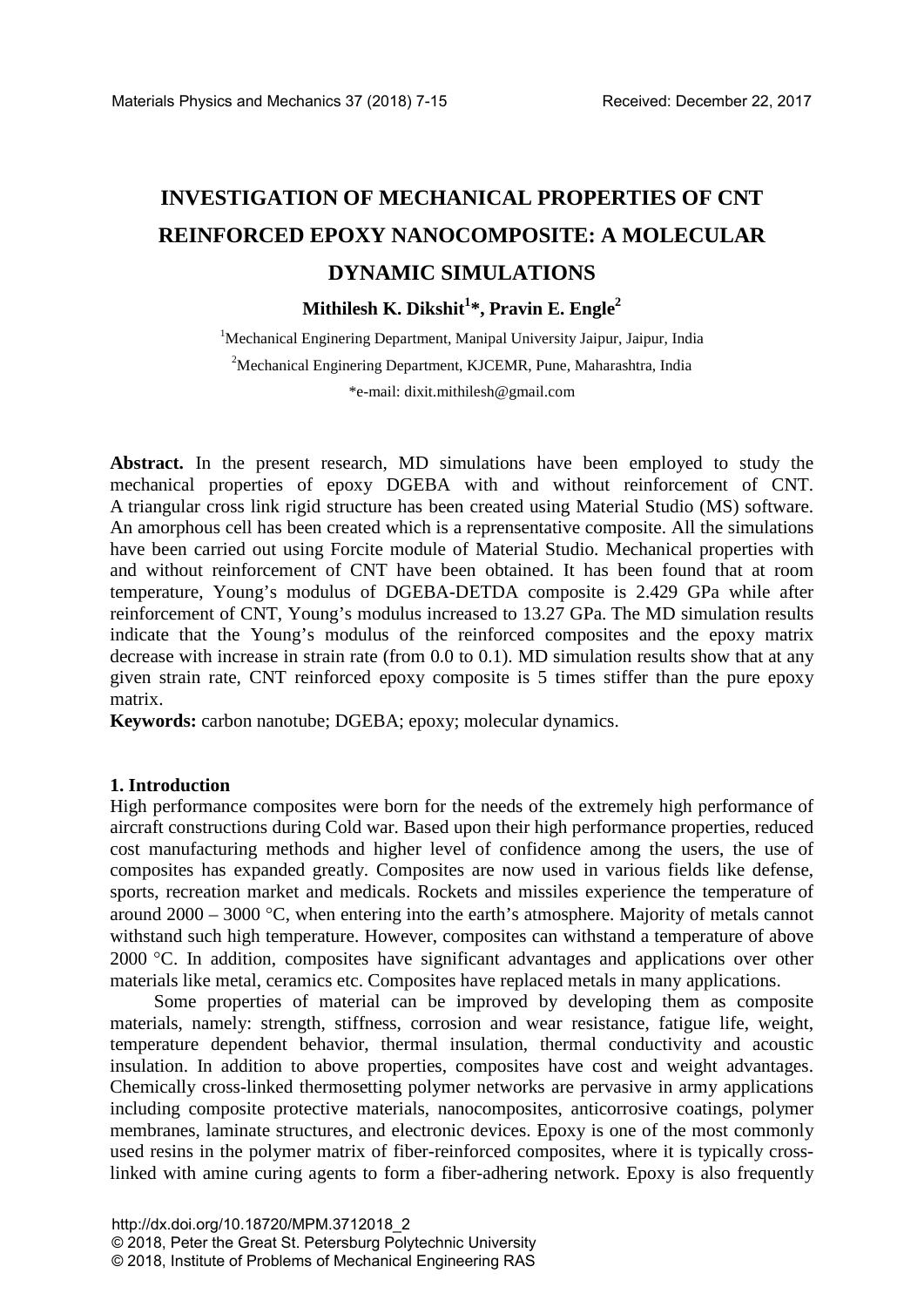used in adhesives, coatings, and paints. Moreover, they are intensively used in structural and specific composite applications because of their highly tunable thermo-mechanical properties that are unattainable with other thermoset resins [1]. Epoxies also offer high strength, low shrinkage, excellent adhesion to various substances, effective electrical insulations, chemical and solvent resistance, low cost and low toxicity.

In the present research Epoxy LY 556, chemical name Diglycidyl Ether of Bisphenol-A (DGEBA) has been used for epoxy matrix. DGEBA categorize itself as a thermosetting polymer with highly crossing linked polymer chains that form an irreversible network structure. As a result, this material is very strong due to tight linkage. Plenty of studies have been done in literatures to understand the cross-linking properties and mechanical properties of epoxies. Yarovsky and Evans [2] performed one-step cross-linking of small (~10 to 15 monomers) epoxy networks, based on local proximity, within a reaction cutoff distance and reactivity orders of the different epoxy. All site pairs were within the cutoff (6 Å) and cross-linked together according to proximity and reactivity weights. However, the method was not able to reach high percentages of curing comparable to that reached synthetically. Tack and Ford [3] built a set of pre-cured (cross-linked) oligomeric molecules of around 20 monomers each. These were densely packed about ~10 of monomers into a box to approximate larger and more highly cross-linked networks. Rottach et al. [4] performed two-stage (unstrained and uniaxial strained) cross-linking, followed by scission of various cross-links from the unstrained stage to measure the stress response and compare with a generalized independent network hypothesis. Varshney et al. [5] compared two different multi-step cross-linking algorithms (a) shortest pair of reactive sites and (b) all reactive pair sites for building epoxy networks cross-linking. Cross-links were formed by ramping up a harmonic bond potential in a 5-step process over time. It was suggested that equilibration and cross-linking could be repeated as necessary until the desired cross-linking density achieved.

Lin and Khare [6] employed simulated annealing technique with path-reversal Monte Carlo (MC) moves followed by restrained MD to optimize the sum of cross-link bond lengths in a one-step mixture polymerization of epoxy and epoxy-POSS-nanocomposite systems. These systems ranged in size from  $\sim$ 150 to 300 monomers with the stoichiometric ratio of DGEBA epoxy monomers to tetramethylammonium bromide (TMAB) cross-linkers of 2:1. Komarov et al. [7] applied four-stage algorithm for constructing highly cross-linked epoxy resins: (i) coarse-graining monomer units and randomly placing them onto a cubic lattice; (ii) cross-linking the monomer lattice using a combination of random cross-link selection, distance criteria trial-and-error attempts, and MC translation/rotation moves to relax the dynamically cross-linking CG system; (iii) reverse-mapping the cross-linked CG representation back into atomistic detail; and (iv) simulating the atomistic representation of the cross-linked system. The first two stages could be readily adapted to other monomer mixture preparation and cross-linking procedures while retaining the computational benefits of building a CG model and then back-mapping to atomistic detail.

A multiscale modeling approached was proposed by Shin et al. [8] to characterize the interfacial behavior and the interphase properties of epoxy nanocomposites. Molecular dynamics and molecular mechanics were used to study the interfacial characteristics between filler and matrix. The authors had reported that the interfacial adhesion between the filler and matrix reduced with increase in crosslink conversion.

DGEBA is relatively brittle with low stiffness. Mechanical properties of DGEBA can be enhanced by reinforcing carbon nanotubes (CNTs). The excellent mechanical properties of CNTs may be helpful in taking care of the inherent brittleness and low stiffness of epoxy DGEBA matrix. In last decades, CNT reinforced polymer matrix composites (PMCs) have been investigated for their superior strength to weight ratio and stiffness to weight ratio. CNTs have shown their high potential in improving the material properties of polymers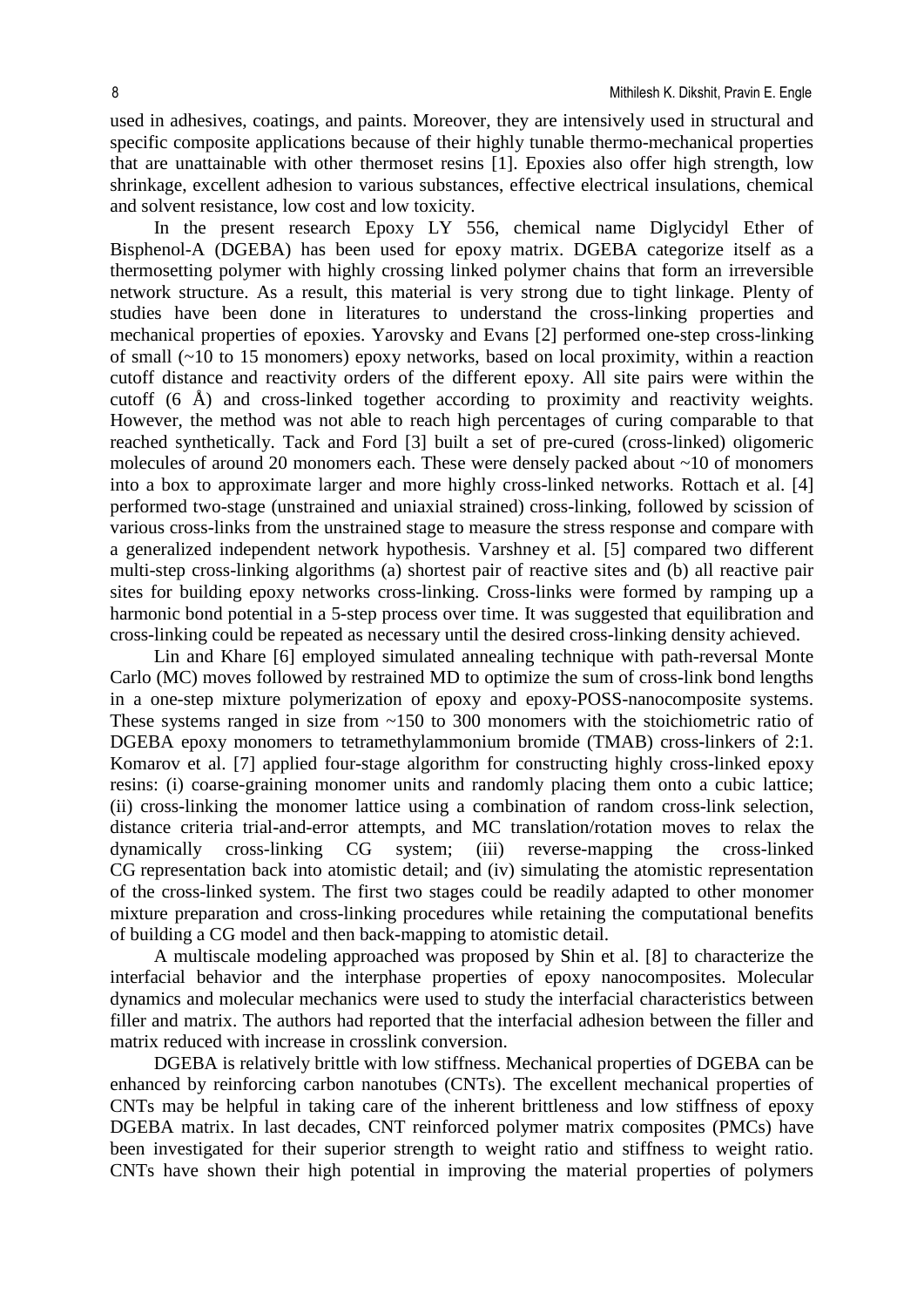[9, 10]. Besides the improved electrical conductivity and thermal conductivity, the improvement of mechanical properties is of special interest. This originates from observations that CNTs with brittle materials may impart some of the attractive mechanical properties of the CNTs to the resulting composites. Thus, it makes CNTs an excellent candidate for reinforcement of polymeric materials [11, 12]. Numerous studies have been reported about the reinforcement of CNT and the characterization of CNT reinforced nanocomposites. Michael et al. [13] employed MD simulations to characterize elastic properties of polymercarbon nanotube composites. Single-walled carbon nanotube was reinforced in polyethylene. Han et al. [14] had applied classical MD simulation on polymer/CNT composites, obtained by reinforcing single walled CNT into two different amorphous polymer matrices: poly (methyl methacrylate) and poly (m-phenylene-vinylene)-co-[(2, 5-dioctoxy-p-phenylene) vinylene] (PmPV), respectively, with different volume fractions. Rezaei et al. [15] investigated the influence of CNTs on the mechanical characteristics of amorphous metallic glasses by using molecular dynamics simulations. The authors had constructed long continuous and short discontinuous CNT-reinforced metallic glasses nanocomposites and determined their stressstrain responses and elastic modulus. Ahmed et al. [16] employed molecular dynamics simulations to estimate the elastic properties of SWCNT, interfacial bonding, polyethylene matrix and composites with aligned and randomly distributed SWCNTs.

Some studies on CNT composite materials were carried out experimentally, but the reinforcement theory is still not clear. In particular, during the mixture process of CNT-reinforced composites, some of the CNTs could be destroyed and the alignment of CNTs cannot be exactly straight. Therefore, analytical/numerical studies on the effective stiffness of the composites would be very helpful for understanding the reinforcement.

The purpose of the present investigation is to obtain the mechanical properties of epoxy DGEBA with and without reinforcement of CNT, based on molecular dynamics, using material studio. Chemically cross-linked rigid structure (triangular) has been model using the curing agent diethyl toluene diamine (DETDA). Representative composite models, called amorphous cell, have been created for both DGEBA and CNT reinforced DGEBA. Simulations have been carried out at room temperature and elevated temperature to study the effect of temperature on mechanical properties of composite.

## **2. Details of MD simulations**

**Building the atomistic models and oligomeric models.** An atomistic model has been built using epoxy DGEBA and hardener DETDA. Molecules of DGEBA and DETDA are created in Material Studio software as shown in Fig. 1.



**Fig. 1.** Atomistic structure of (a) epoxy, DGEBA, and (b) hardener, DETDA.

Product information from a manufacturer of DGEBA–DETDA resins states that the typical ratio of monomer to curing agent in the final resin is 100/26.4 by weight [17]. This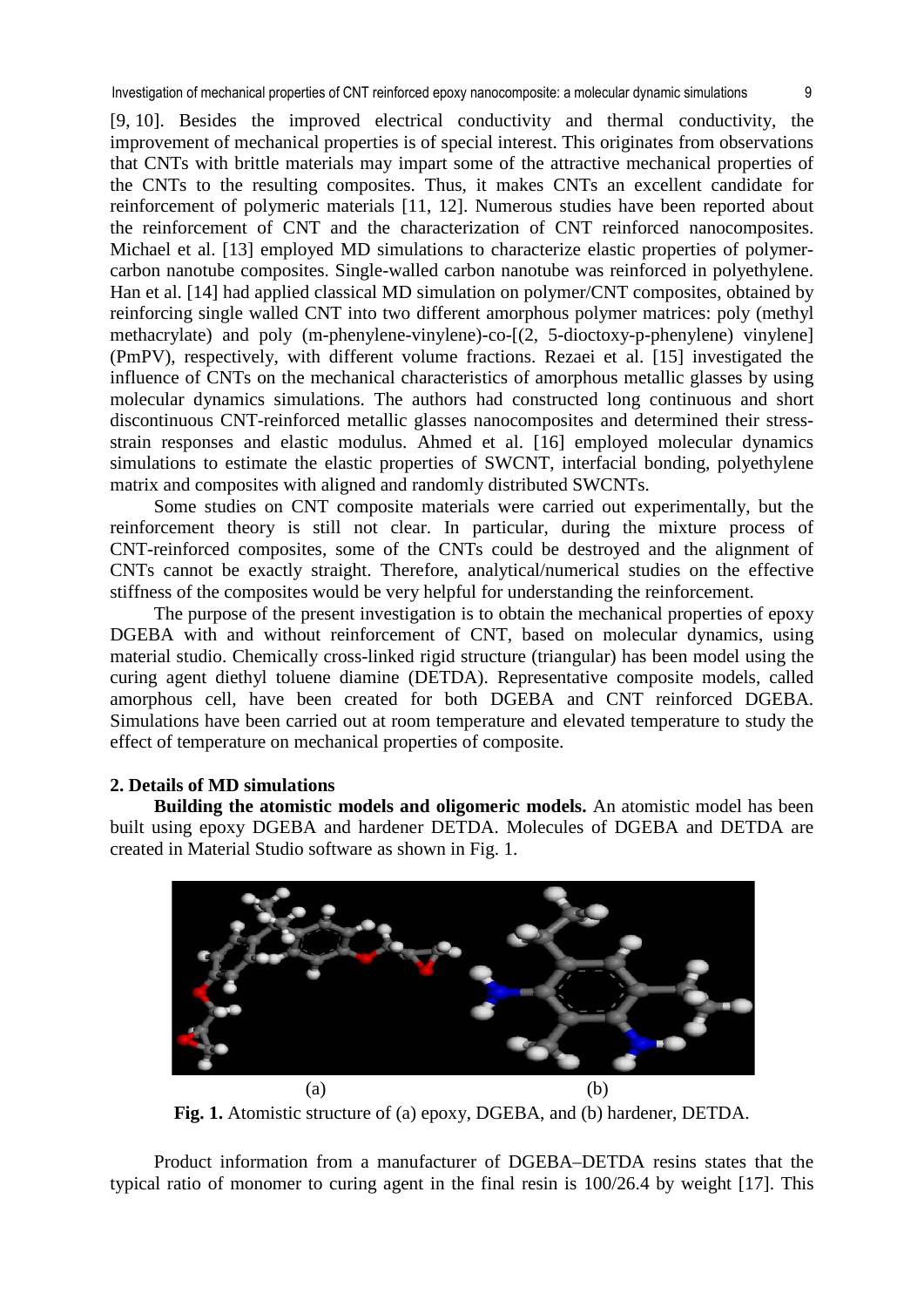implies a number ratio of 2.15 normal DGEBA monomers to one DETDA molecule. Within this constraint, a triangle oligomer has been built shown in Fig. 2. The oligomer is built from seven DGEBA monomers and three DETDA molecules. The oligomeric model is created in the Materials Visualizer environment within the Materials Studio software.

The oligomer model (see Fig. 2) has been used to construct an amorphous cell, which has been taken as the representative composite for simulation purpose. This is a periodic simulation volume and constructed using Amorphous Cell module. To construct the amorphous, the density of the amorphous cell was kept lower than the target density. In case of DGEBA, target density is 1.20  $g/cm<sup>3</sup>$  and density was kept 1.15  $g/cm<sup>3</sup>$ . The periodic cell length parameters were then decreased gradually following local energy minimization for each frame. The steps were repeated until the target density was achieved. The building process was followed by short (20 ps) trajectories of canonical and isothermal – isobaric molecular dynamics to stabilize the temperature and pressure near ambient condition, i.e. 298 K and 1 atm, respectively, before further dynamics runs. The building process was repeated multiple times for a given system, to provide: (i) a sampling of different starting points for the dynamics and (ii) a base for estimating uncertainties of the calculated properties.



**Fig. 2.** Triangle oligomer model of DGEBA-DETDA.

Ten different frames of amorphous cell have been created and each frame consists of ten triangular oligomer model. Triangular model, packed into a periodic box, is shown in Fig. 3. Since the individual oligomers (Fig. 2) are somewhat two-dimensional by construction, one concern is that the final packed models might have unrealistic structural anisotropies (although the techniques of Amorphous Cell is designed to avoid this situation).



**Fig. 3.** Constructed amorphous cell of DGEBA, cured with DETDA.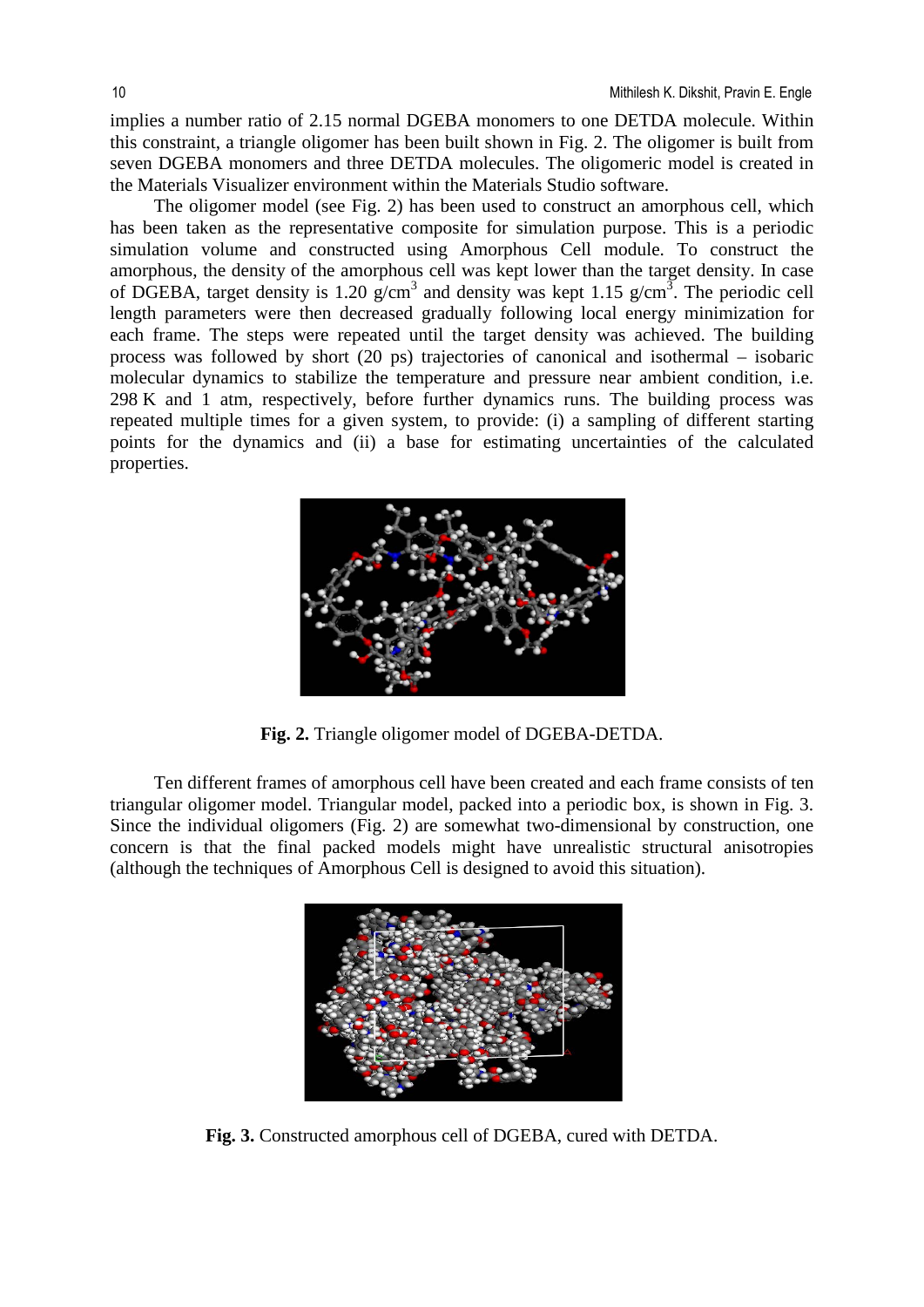**Reinforcement of SWCNT in epoxy matrix.** Carbon nanotubes (CNTs) are considered as potential fillers to improve the material properties of epoxy. CNTs exhibit an exceptionally high stiffness and strength. According to their graphitic structure, CNTs possess a high thermal conductivity and an electrical conductivity. The mechanical properties of epoxy can be improved drastically at reinforcement of CNT. In the present research, armchair SWCNT (10 10) has been introduced into the epoxy (DGEBA) matrix. The DGEBA monomers, cured with DETDA, have been densely packed around the SWCNT by creating the iso-surface in a periodic boundary cell. The molar ratio of the epoxy is 10. Reinforced model of CNT-epoxy model is shown in Fig. 4, indicating Vander wall's distance between epoxy and CNT.



**Fig. 4.** CNT reinforced epoxy composite, indicating Vander wall's distance between epoxy and CNT.

## **3. Simulation methodology**

Molecular dynamics simulation has been performed on the Forcite modules of the Material Studio software. Forcite has several advantages, including access to the proprietary COMPASS II force-field, support for non-orthombic simulation boxes and simplicity in importing the molecular model. After generating the initial coordinates of the amorphous cell, smart algorithm has been used. Smart algorithm is combination of conjugate gradient algorithm and steepest descent method for the energy minimization. It has been employed for 10,000 steps, followed by four stages (10,000 steps each) of MD following velocity rescaling in every time step using incrementally larger time steps (up to 1 fs time step size) to carefully remove any lingering initial bad contacts. Initially, the created amorphous cell has defects like vacuum voids and random orientation of molecule inside the cell. To remove these types of stability a geometry relaxation has been employed to relax the structure. After relaxing the structure Forcite dynamic simulation has been performed to achieve the desired density of the amorphous cell. Isobaric-isothermal (NPT) ensemble has been employed and pressure was 0.5 GPa. The simulation time step was 1 fs and the time duration was of 5 ps. From the results of the simulation, it has been seen that the developed model achieved the desired density i.e. 1.91 g/cm<sup>3</sup>, which is very close to the actual density of the epoxy i.e. 1.2 g/cm<sup>3</sup>, shown in Fig. 5.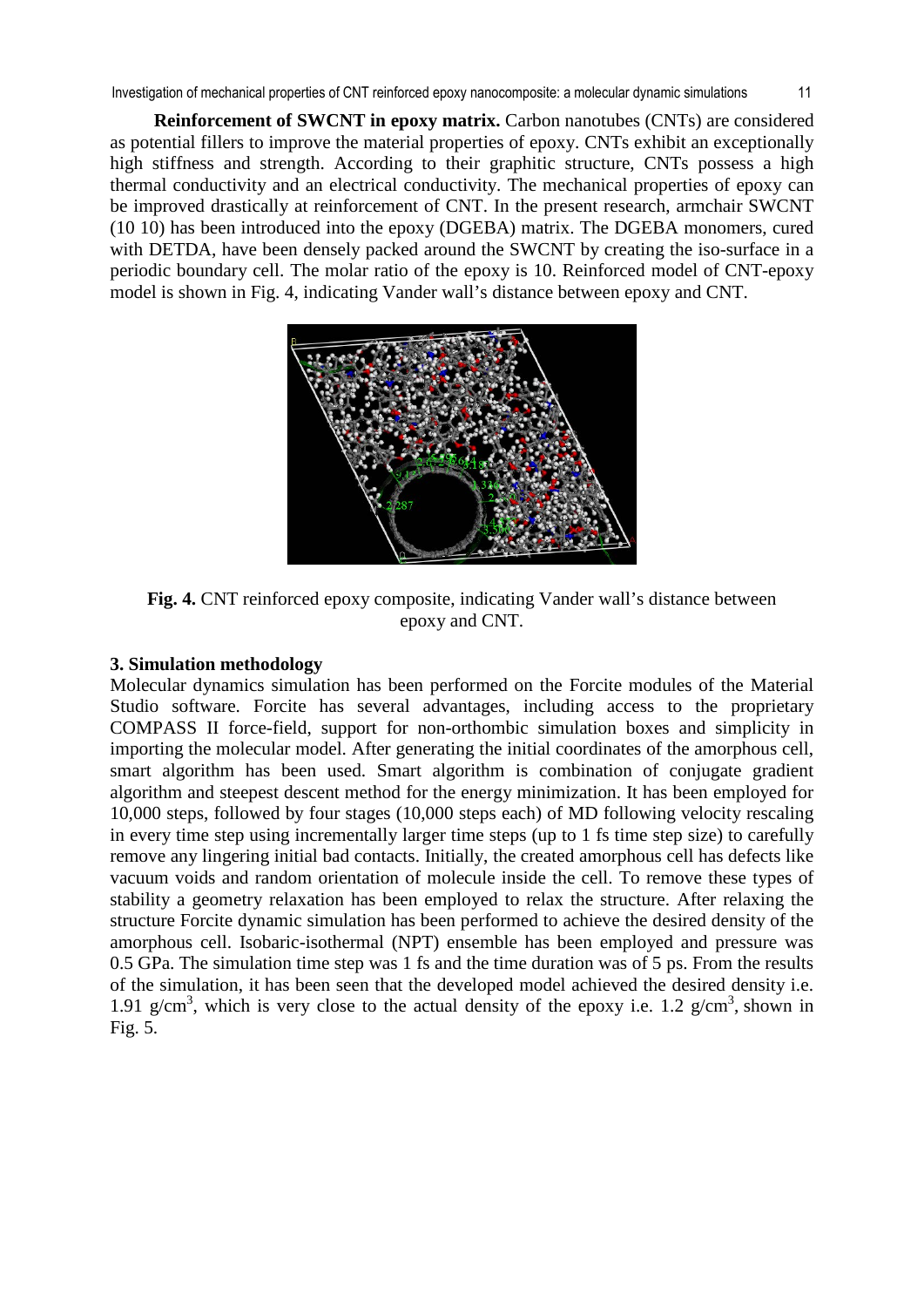

Fig. 5. Density  $(g/cm^3)$  *vs* time (ps) of DGEBA, cured with DETDA.

### **4. Results and discussions**

To calculate the mechanical (elastic) properties of the developed epoxy composite (triangular model) and CNT reinforced epoxy composite, target density and thermodynamic stability of epoxy DGEBA and CNT reinforced DGEBA have been evaluated using Forcite dynamics with the parameters, mentioned in Table 1. By imposing the conditions and carrying out the iterations several times, the target density has been achieved shown in Fig. 5.

| Geometry optimization     |                  | Dynamics simulation process |            |
|---------------------------|------------------|-----------------------------|------------|
| Algorithm                 | <b>Smart</b>     | Ensemble                    | <b>NPT</b> |
| Quality                   | Medium           | Thermostat                  | Berendsen  |
| Energy                    | $0.001$ kcal/mol | <b>Barostat</b>             | Berendsen  |
| Force                     | $0.5$ kcal/mol/Å | Initial velocity            | Random     |
| <b>Maximum</b> iterations | 5000             | Temperature                 | 298 K      |
| External pressure         | 1 atm            | Pressure                    | $0.5$ GPa  |
|                           |                  | Time step                   | $1$ fs     |
|                           |                  | Total simulation time       | $5$ ps     |
|                           |                  | Number of steps             | 20000      |

Table 1. Forcite geometry optimization and dynamics simulation process.

The mechanical properties have been obtained after the Forcite dynamic simulation with constant strain minimization. Simulations using COMPASS II force-field have been performed in Forcite module. All the simulations have been performed at 298 K and 350 K using the triangular model with reduced number of molecules as described in Section 2. The Young's modulus has been predicted at 0%, 2%, 4%, 6%, 8%, and 10% of strains. Predicted Young's modulus of DGEBA without reinforcement at 0% strain are 2.429 GPa and 2.184 GPa for 298 K and 350 K temperature, respectively, and Poisson's ratios are 0.42 and 0.40, respectively. The obtained results are similar to results, reported by Clancy et al. [18], which is 2.52 GPa and 2.2 GPa at temperature 300 K and 350 K, respectively, using the AMBER force-field on the epoxy DGEBA, cured with DETDA.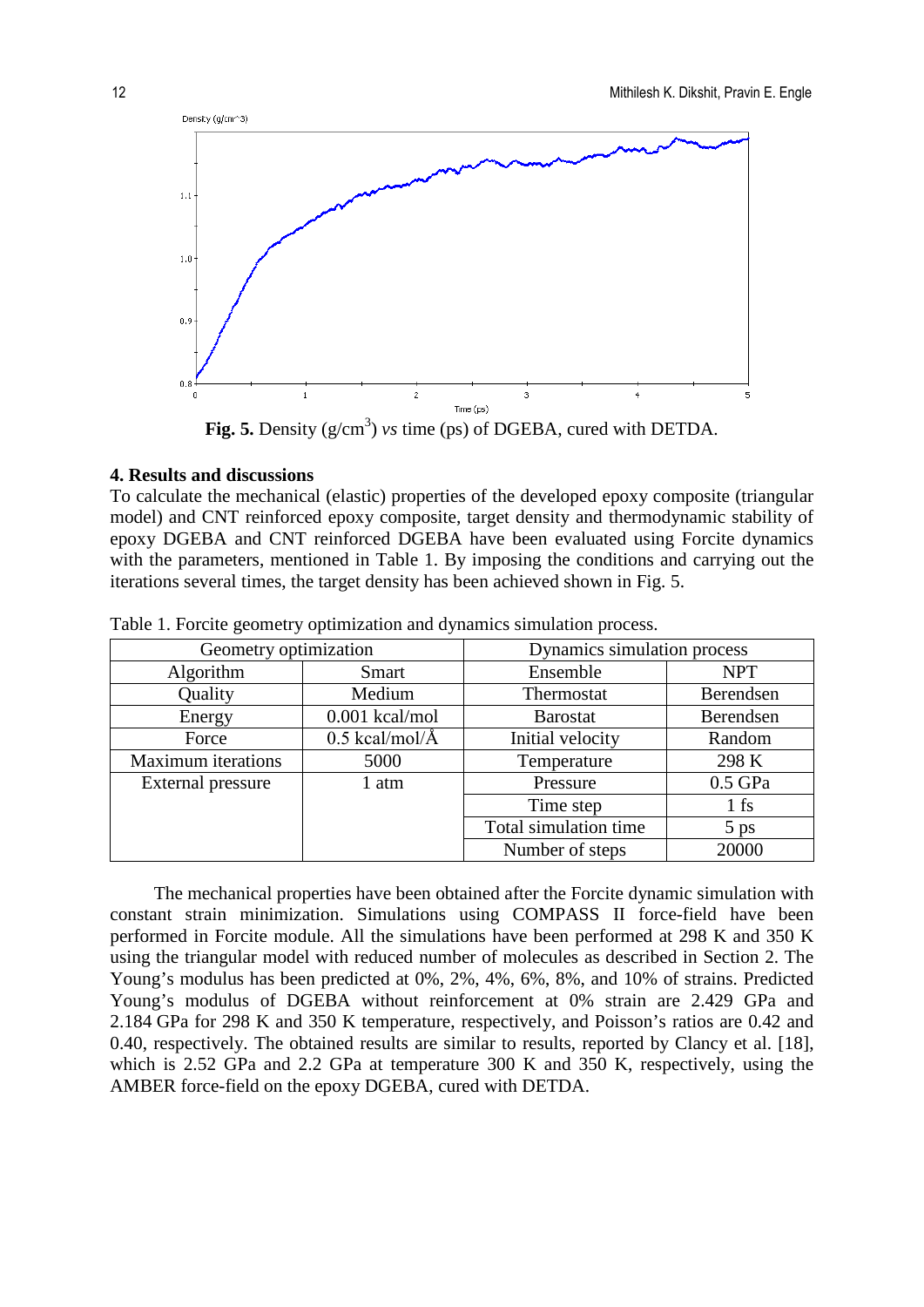Investigation of mechanical properties of CNT reinforced epoxy nanocomposite: a molecular dynamic simulations 13



**Fig. 6.** MD simulated comparison of Young's modulus *vs* strain curves at temperature 298 K and 350 K.

The plot of Young's modulus of cured DGEBA at temperature 298 K and 350 K versus strain is shown in Fig. 6. From Fig. 6 it can be observed that the Young's modulus of cured DGEBA decreases with increasing strain. From Fig. 6, it can be also observed that at increase in temperature, the Young's modulus of the epoxy DGEBA decreases consistently. Fig. 7 shows stress-strain plot at two different temperatures 298 K and 350 K. It has been observed that up to the 2% of strain, there is no significant change in the value of stress but if we increase the strain percentage further, there is significant change in the stress.



**Fig. 7.** MD simulated comparison of stress-strain curves at 298 K and 350 K.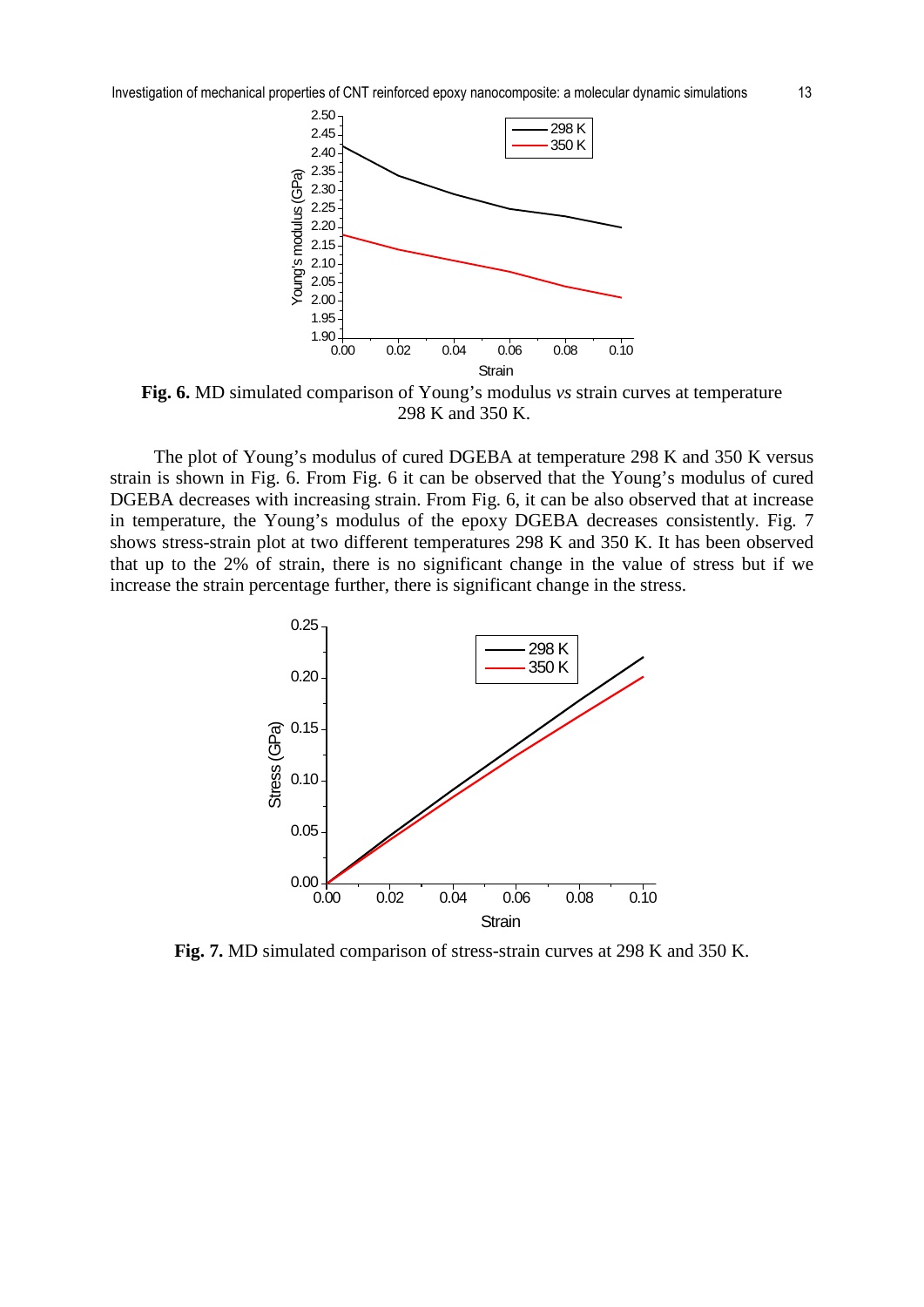

**Fig. 8.** Variation of MD simulated stress-strain curves of epoxy matrix and CNT reinforced epoxy.



**Fig. 9.** Variation of MD simulated Young's moduli of epoxy matrix and CNT reinforced epoxy with increasing strain.

The elastic properties of CNT reinforcement epoxy DGEBA is shown in Fig. 8 and Fig. 9 at room temperature i.e. 298 K. From Fig. 8, it can be seen that the stress-strain curve is almost linear. Under the same strain, the stress in the CNT reinforced composite is much larger than the epoxy matrix. From Fig. 9, it can be observed that reinforcement of CNT in the epoxy matrix substantially enhances the composite stiffness.

#### **5. Conclusions**

Molecular Dynamics simulations has been employed to study the elastic properties of the epoxy DGEBA cured with DETDA, CNT reinforced epoxy/CNT composite. The following conclusion is observed from the present study:

The two models of composites have been investigated: (a) epoxy matrix with CNT reinforcement and (b) without CNT reinforcement. The predicted MD simulations results for epoxy DGEBA-DETDA indicate that the Young's modulus decreases consistently with increase in temperature. The Young's moduli (slopes of the stress-strain curves) of the epoxy DGEBA cured with DETDA decreases with the increasing strain levels. The MD simulated